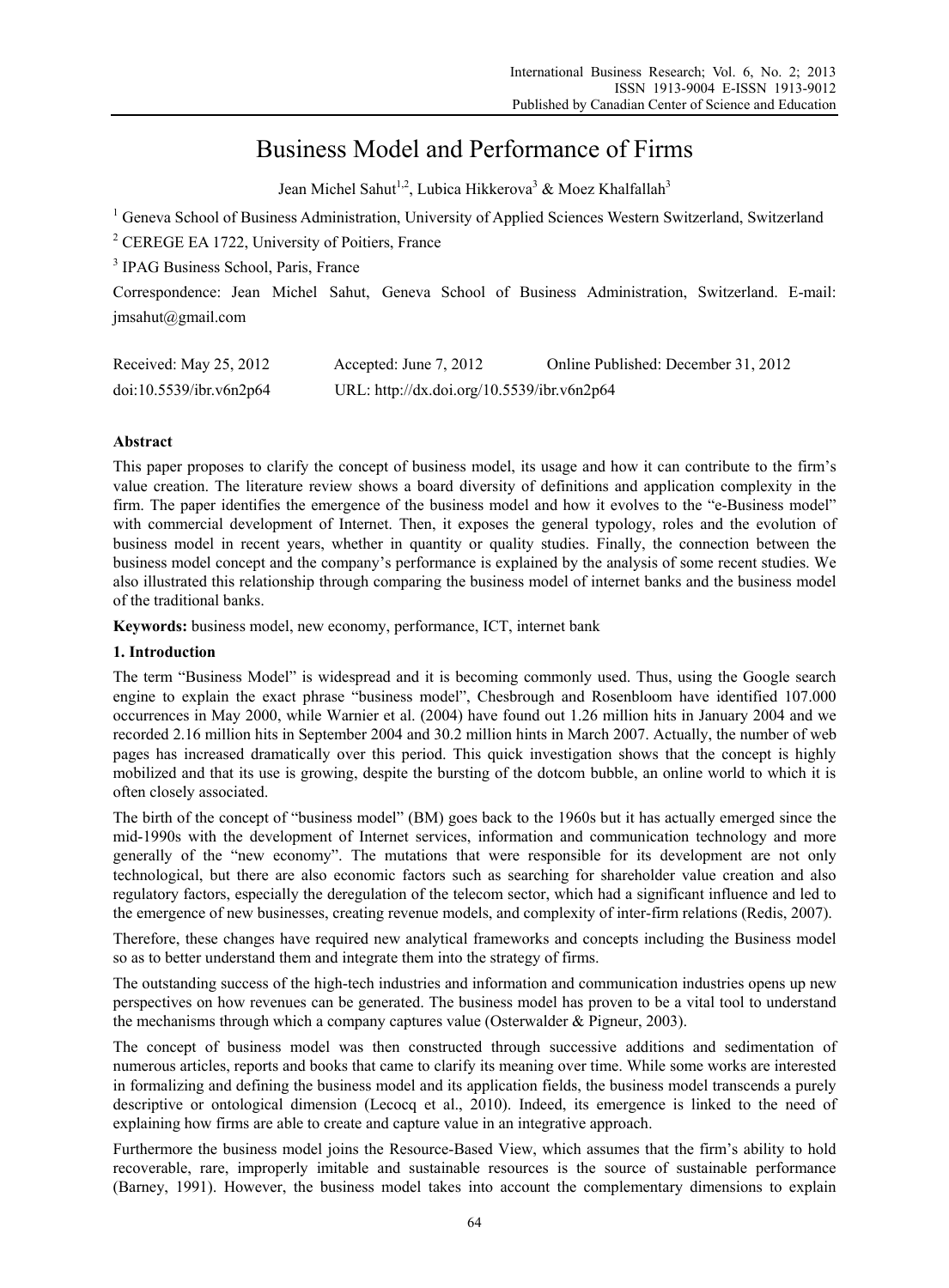differences in how to exploit resources. In this respect, the business model explains firms' performance as resulting from their heterogeneity, which broadly paves the way for its implementation as an explanatory framework for this performance. This notion of the business model seems increasingly interesting researchers. The latter intend to explain how they allow the firm to create and capture value (Amit & Zott, 2001; Chesbrough & Rosenbloom, 2002; Osterwalder & Pigneur, 2003; Malone et al., 2006).

This paper, therefore, aims to explain the emergence of the concept of Business model, its structure and its development as a research topic, and its explanatory power on firm performance.

The remainder of this paper is organized as follows; Section II describes the conceptualization of the notions of Business model (BM) and e-Business model (e-BM). Section II reviews the evolution of academic work and the emergence of the BM. Section IV illustrates the relationship between business models and firms performance. Section V is a conclusion.

## **2. The Concepts**

#### *2.1 The Emergence of Business Model Concept and EBM*

This section aims at showing the foundations of the concept of "Business model" (BM), which brought about many definitions in the scientific literature, given its dynamic dimensions such as value creation, competitiveness, and shift.

The oldest and most conclusive essay on the definition of the BM concept is that of Viscio and Pasternack (1996). They provide a very theoretical vision of BM which is assimilated to a business model. According to Viscio and Pasternack's definition, a BM is made up of five elements that form a value system whose total value exceeds that of the whole parts: the core unit, the business units, distribution service, governance and links. This notion describes internal and external businesses of a firm and their own objective too.

This vision has been already completed by Timmers' approach (1998). He defines a BM as follows:

- A structure for the flow of products, services and information including a description of the different actors in the model and their roles,

- A description of the benefits of each actor in the model,
- A description of revenue sources.

Other authors have then extended this vision. Linder and Cantrell (2000) asserted: "It's a rich, tacit understanding about how all pieces work together to make money". These authors support this view of the BM since 62% of interviewed managers had difficulty describing their BM beyond its success (Note 1). Whereas Loilier and Tellier (2001) maintain that a BM can be likened to the way in which the company creates value.

In fact, defining what a BM is a difficult tasking because it is associated with dynamic dimensions such as value creation, competitiveness and change.

Porter (2001), in particular, has described this concept as "fuzzy", "superficial", and theoretically difficult to understand. Moreover, Magretta (2002) points to the current error vis-à-vis the BM is to consider them as a strategy: "Business modeling is the managerial equivalent of the scientific method - you start with a hypothesis, which you can test in practice and revise when necessary".

Whatever the obtained definition, it is important to differentiate between the BM concept and its strategy and to consider it as a dynamic concept that is constantly challenged by market conditions, the state of the industry, the firm's performance, its networks, etc.

#### *2.2 From Business Model to E-BM*

Commercial development of Internet has accelerated the creation of new BM and redefined existing ones (Applegate, 2001).

Actually, Internet is not merely a new distribution channel, but it affects all types of activities of the value chain and it has created "new ways of doing business" called "e-Business".

For instance, Internet reinforces Research & Development (support activity following Porter's concept of value chain) assisting in the group design of products between the sites and participants in the value system, and by listing the concepts accessible to all branches of the company giving the real-time access to all databases of sales and services. Internet also helps reduce orders transmission time by automating both the relationship with customers and suppliers and set up an integrated real management. The impact of such practices over the efficiency of work is to create added value for the company (Porter, 2001).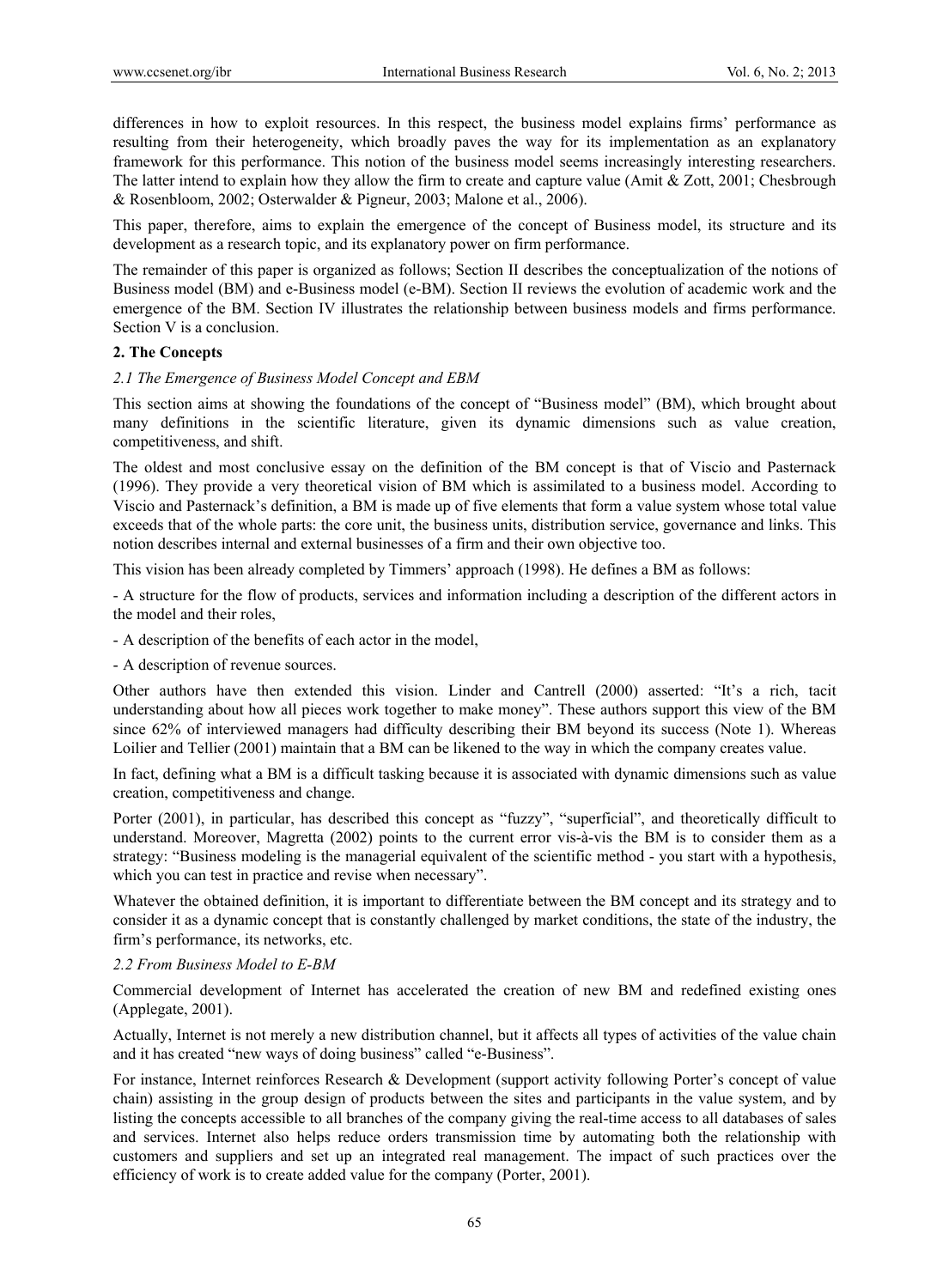Similarly, the term "Electronic Business Model" (e-BM) has emerged in the literature to describe the BM of e-business. Being a concept derived from that of BM, it is equally difficult to define it and to approach it differently. Therefore, many authors have tried to define a heuristic approach that is to say from their own observations of the market. In practice, both terms are used interchangeably, mainly in the ICT sector.

This produced a variety of studies both in the number of identified e-BMs and their characteristics: Timmers (1998) has eleven different types, Rappa (2002) has nine, and five for Loilier and Tellier (2001).

Each author, when dealing with the characteristics chosen to establish his typology, refers to various theoretical and practical dimensions (Table 1).

| Author                   | Dimension                                                                                   |  |  |  |  |
|--------------------------|---------------------------------------------------------------------------------------------|--|--|--|--|
| Timmers (1998)           | - Level of functional integration (a single function to multiple functions);                |  |  |  |  |
|                          | - Degree of innovation (low or high);                                                       |  |  |  |  |
|                          | - Impact on value chain.                                                                    |  |  |  |  |
| Mahadevan (2000)         | - Market structure;                                                                         |  |  |  |  |
|                          | - Target market (B-to-B ou B-to-C).                                                         |  |  |  |  |
| Applegate (2001)         | - The sources of differentiation (clean inventory, online sales, online sales, online fixed |  |  |  |  |
|                          | price, products, level of customization, etc.);                                             |  |  |  |  |
|                          | - Sources of income:                                                                        |  |  |  |  |
|                          | - The incurred costs.                                                                       |  |  |  |  |
| Novak and Hoffman (2001) | - Revenue models;                                                                           |  |  |  |  |
|                          | - The customers value models.                                                               |  |  |  |  |

Table 1. Examples of e-BM classification dimensions

Although there are many similarities, comparisons are often approximate regarding the divergence of the chosen dimensions. Indeed, Timmers (1998) has a much centered vision on the internal dynamics of e-BM and their interactions with the environment. As to Mahadevan (2000), he favors a "macro" vision in which the e-BM depends on the types of the relationships between actors in a given market. Neither author considers the generated income or incurred costs but they slightly tackle value creation. Similarly, studies that have investigated these aspects turned to be approached either separately or partially.

Applegate (2001) provided a partial solution suggesting a classification of sources of income into four main categories: business, content, community, and infrastructure revenue.

Applegate classification of e-BM is very specific about the creation of value for the e-BM (sources of differentiation of revenue and incurred costs) but the customers' created value customers is not essential. The only thought that reconciles these different dimensions is that of Hoffman and Novak (2001). They define an e-BM as a combination of a revenues model and a model of customer value (Figure 1).



**Revenue Model (R)**

Figure 1. Values, revenues and "Customer Model Integration" Source: Adapted from Novak et Hoffman (2001).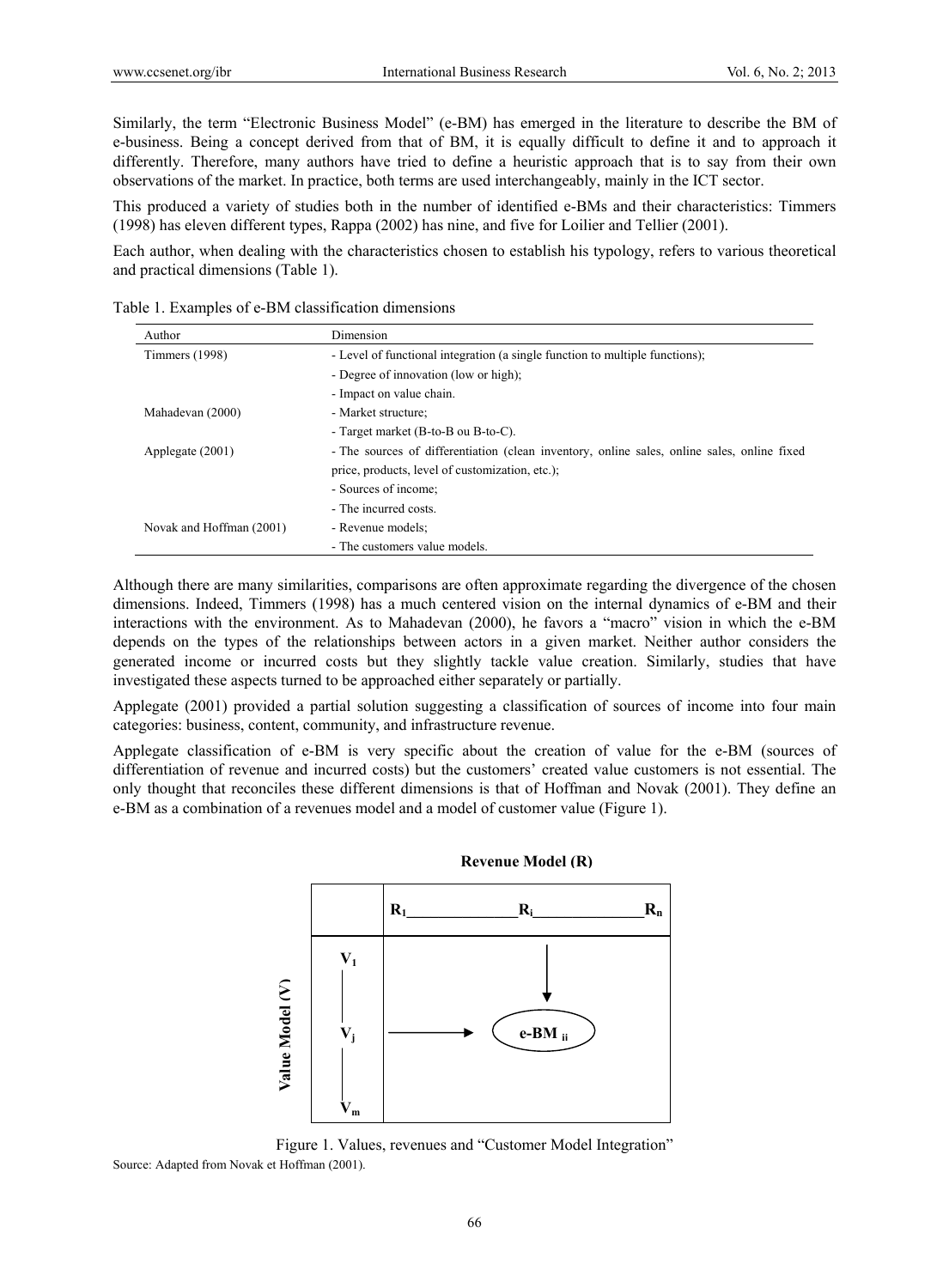In Fact, Novak and Hoffman have presented a "Customer Model Integration" in which the definition of an e-BM is related to both "the value patterns for customers" (value model) and "revenue models" (revenue model). It is then possible to identify twelve model values (Table 2).

|  | Table 2. Value models for customers |
|--|-------------------------------------|
|  |                                     |

| Value models     | Value created for customers                                                                                     | Example of firms |
|------------------|-----------------------------------------------------------------------------------------------------------------|------------------|
| <b>Brokerage</b> | Facilitate the contact between salespersons and buyers (B2B, B2C or C2C markets).                               | eBay             |
|                  |                                                                                                                 | Priceline.com    |
| Content          | Satisfy all information needs                                                                                   | About.com        |
| Search           | Target the needed information.                                                                                  | Google.com       |
| Incentive        | It has to do with offering points to customers, who at a certain threshold-value, may benefit from              |                  |
|                  | some products and services.                                                                                     | Mypoints.com     |
|                  |                                                                                                                 | Webmiles.com     |
| Freeware         | Customers have access to free and useful software.                                                              |                  |
|                  |                                                                                                                 | Gratuiciel.com   |
| Communication    | A free e-mail and that service or online telephony.                                                             | Skype.com        |
| Control          | The pressure brought by groups of customers at the protection of privacy, property rights of the Anonymizer.com |                  |
|                  | content and boycot unethical content is a contribution in value.                                                |                  |
| Outsourcing      | The client is directly connected to the Internet-ERP producer for greater control of their iprint.com           |                  |
|                  | applications.                                                                                                   |                  |
| Entertainment    | The concept is based on providing specific information to a particular area of interest, or an M6.fr            |                  |
|                  | entertainment program.                                                                                          |                  |
| Transaction      | The customer has access to stores normally not accessible geographically, and this is                           | Retromodern.com  |
|                  | through a theme collection.                                                                                     |                  |
| Affiliate        | This model is oriented towards SMEs which want to make themselves known on the web. The Amazon.com              |                  |
|                  | payment of advertising costs is limited to the number of clicks on the banner only.                             | Art.com          |
| Community        | Customers can identify users with whom they want to establish various types of relations based on Epinions.com  |                  |
|                  | affinity research tools.                                                                                        |                  |

But these revenue models and clients' created value are not exhaustive for two main reasons:

- Given the difficulty of defining a single typology of e-BM, you can submit as many models as there are combinations of income sources, the emergence of a new e-BM means that there is a new original combination of revenue sources, or even creating a new revenue-generating element;

- In addition to Applegate's, other sources of revenue may exist. Novak and Hoffman (2001) identify the sale of customer data (emails, addresses, buying behaviours, etc...), in-store purchase after checking the products on the Internet or efficiency proofs, as the real sources of revenue for e-BM.

In the literature, these articles were followed by another stage of describing the elements of the BM rather than listing its components or identifying the different types of value. Afuah and Tucci (2003) particularly consider the BM as a basket of activities that allow a firm to earn money in a sustainable way. Their approach focuses on value creation among several actors. Therefore, A BM must provide answers to the following questions: What type of value proposal is made to customers? Which categories of customers are targeted by the value proposal? How is it possible to assess the value proposal and evaluate its price? Who is going to pay? What is the underlying strategy for value proposal? How can a value proposal be construed? How can we preserve the benefit gained from this value proposal?

To sum up (Figure 2), we can define a business model as a combination of three elements: a value proposal to the customer, making this value proposal and a revenue model (how the proposal of value is paid?).

Thus, the concept of BM rests on another concept "value proposal" which was actually coined by management gurus to characterize innovation "product". This notion further clarifies the value or benefits perceived by customers, in addition to the company's products or services.

Furthermore, the type of activity strongly influences the structure of a given industry (Porter, 2001). As a result, the e-BMs are much different from one sector to another. For this reason, the definition of the types of inter-industry BM is very difficult.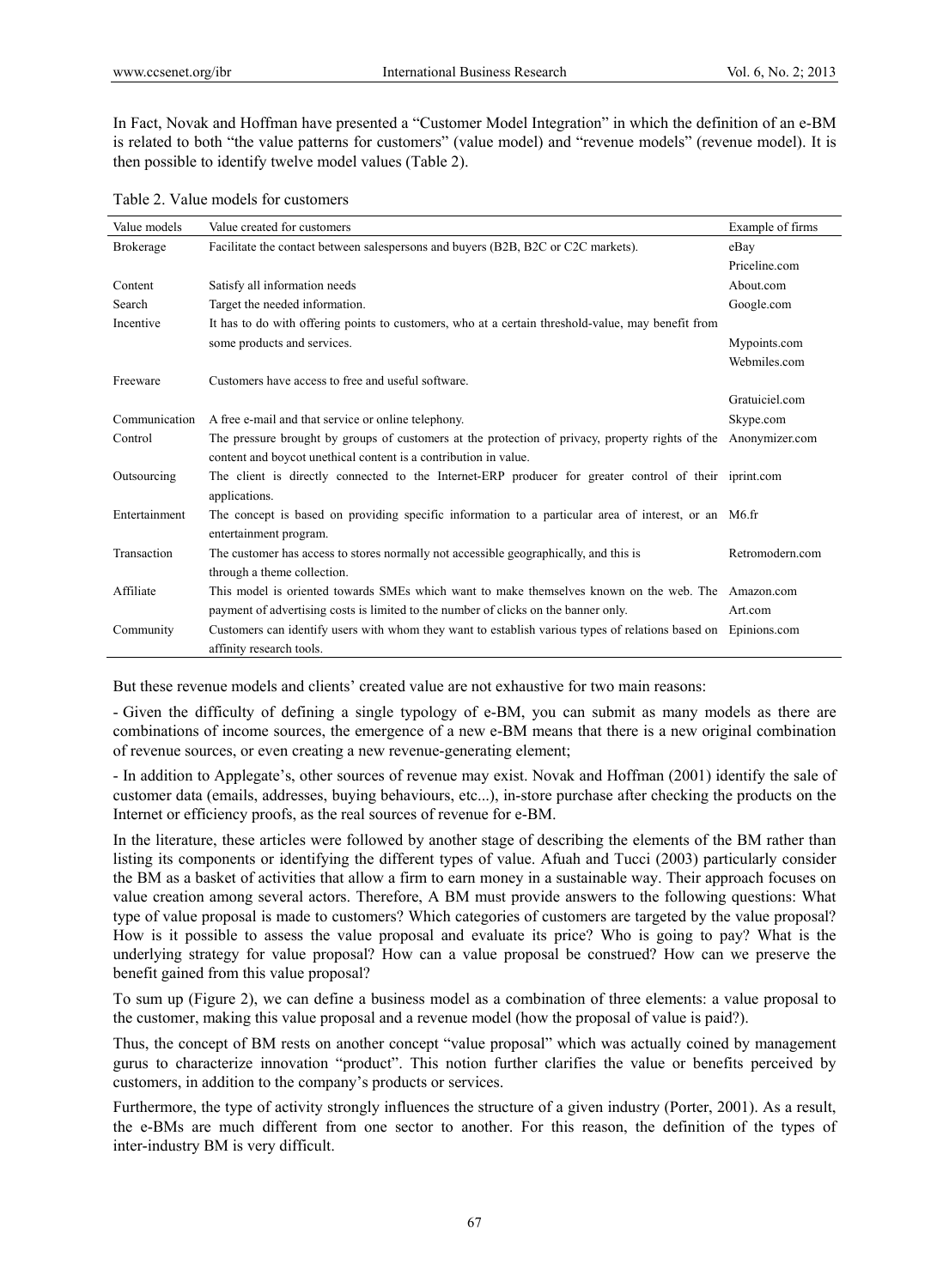

Figure 2. Proposal of synthesis of the Business model concept Source: Verstraete & Jouison-Laffitte (2009).

#### **3. Evolution of Publications on Business Models Thematic**

The literature on Business models makes part of management science and information science disciplines. In this section, we intend to scrutinize the literature to show how it progresses (quantitatively and qualitatively) and to assess its future potential.

The methodology of this study rests on a dual approach:

- A quantitative method, which is meant to list all articles published on this topic in academic journals through a reading panel, and to examine their temporal evolution,

- A qualitative method: it focuses on the analysis of articles that contribute to structure the concept of business model and articles published in the best journals according to Harzing's (Note 2) synthesized rankings.

For publications in English, we are especially interested in the phrase "business model" and its two usual translations in French: "modèle économique" and "modèle d'affaires". Our study uses articles from the EBSCO database and it includes two modules: 'Business Source Premier' i.e. academic journals in English and 'Sales and Management' i.e. academic journals in French.

#### *3.1 Quantitative Approach*

Quantitative analysis of the literature shows that the term "Business model" appeared for the first time in the literature in the abstract of an article written by Lang, published in *Journal of Marketing* in 1947, which dealt with insurance. But, it was up to 1960 that the word "business model" was used in the title and abstract of an article written by Jones and published in *the Accounting Review*.

In fact, the literature on BM underwent a real breakthrough from the mid-1990s onwards, which coincided with a marked increase in establishing Internet start-ups. These two simultaneous movements entailed an increasing use in the literature of terms such as "new business model", "Internet business model", or "e-business model".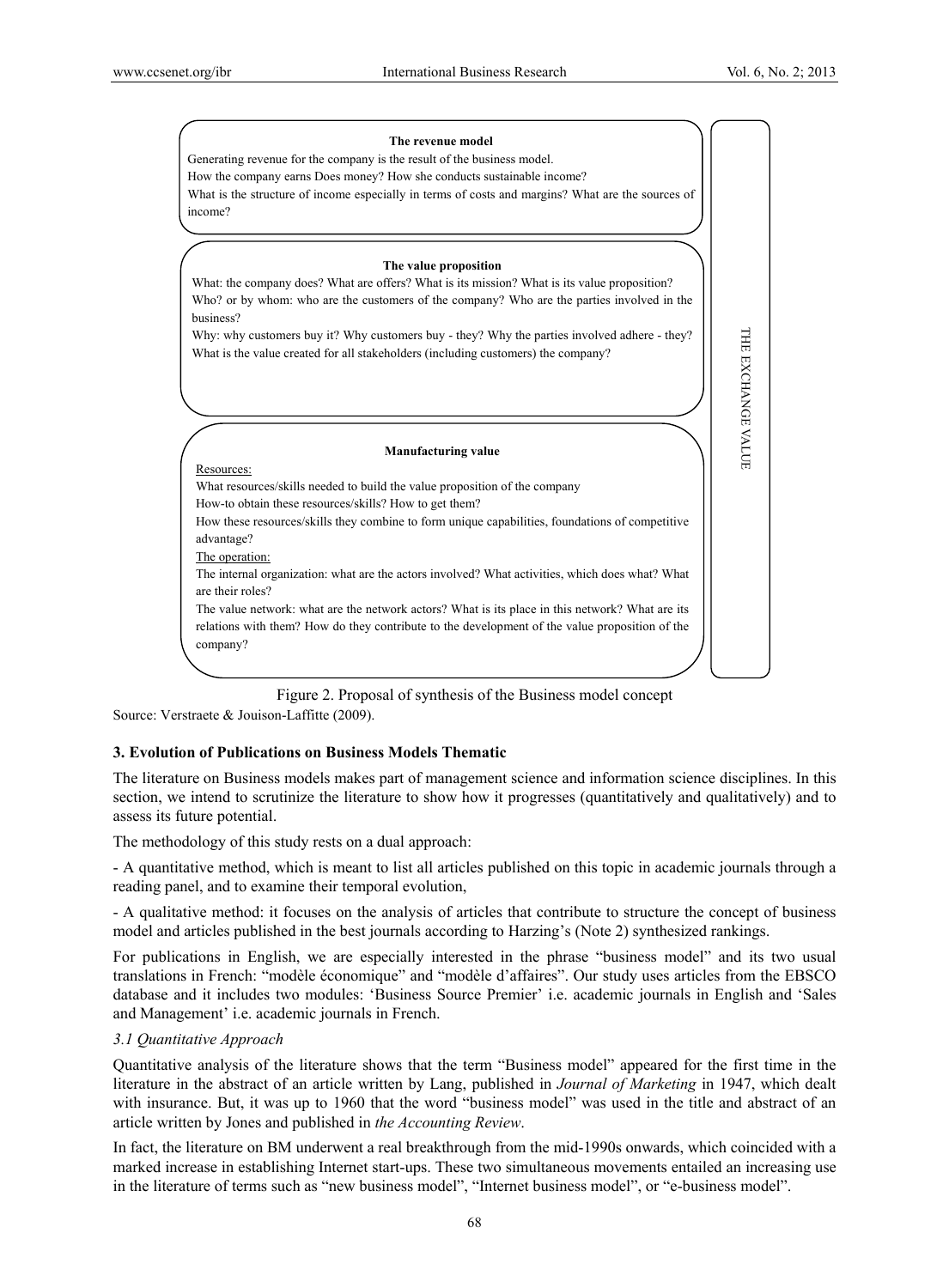In 2004, there was a peak of publication with 114 articles, listed in the EBSCO database, where BM appears in the abstract. This particularly prolific period was due to the bursting of the bubble in technology stocks in 2000, which revived the debate on the merits of BM of some start-ups. In this respect, we must also take into account that the elaboration and publication of an article normally requires 3 years.

Subsequently, a substantial decline in the number of publications on this topic was noticeable and it stabilized and regained its 2004 standard. Thus, 120 articles on the issue of Business models were being published every year in academic journals. This figure is quite significant compared to the 900 articles published annually by the 25 specialized journals in ranking entrepreneurship of the Association of Business Schools (UK). This proves that this is a dynamic thematic compared to other publications in the field of entrepreneurship in spite of some signs of maturity.

What is interesting is to appreciate this volume in terms of the quality of journals.



Figure 3. Evolution of publications on business model

(databases: BSP and Sales and Management)

NB: EBSCO inquiry has been conducted in mid-January 2010. We merged the results obtained in 2009 and 2010 because during data collection, some publications of late 2009 were not yet integrated in EBSCO and some early 2010 publications were anticipated and included.

#### *3.2 Qualitative Approach*

Our analysis is performed in two stages. First, we focus on the analysis of articles that have defined the concept of Business model. Then, we try to identify the articles on BM that were published in leading journals and they are based on rankings of journals in economics and management at the CNRS, the AERES and the Financial Times).

In order to determine the scientific productions that led to the emergence of the concept of Business model, we referred to the quotations in the articles that tried to define it. Then, we completed this approach relying on the relevance index of articles on Business models obtained in EBSCO.

We estimated 20 scientific productions (articles, books, reports or Working Paper, W.P.) displayed in Table 3, but only three articles were published in two prominent academic journals. These journals are *Strategic Management Journal* (1 C. CNRS) and *Harvard Business Review*, ranked by *Financial Times*. Both journals are specialized in strategy and management. The analysis of the overall production also shows that seminal articles are anchored in the field of information science. They are similar to articles published in journals as well as those published in other works i.e. books and reports.

This shows that the publications on this topic have initially struggled to position themselves. Indeed, as this concept was rather ambiguous, the most prominent journals were not interested, except the *Harvard Business Review*. Moreover, we notice that this phenomenon is not specific to the literature on BM because there are relatively few theoretical articles published in leading journals in general management.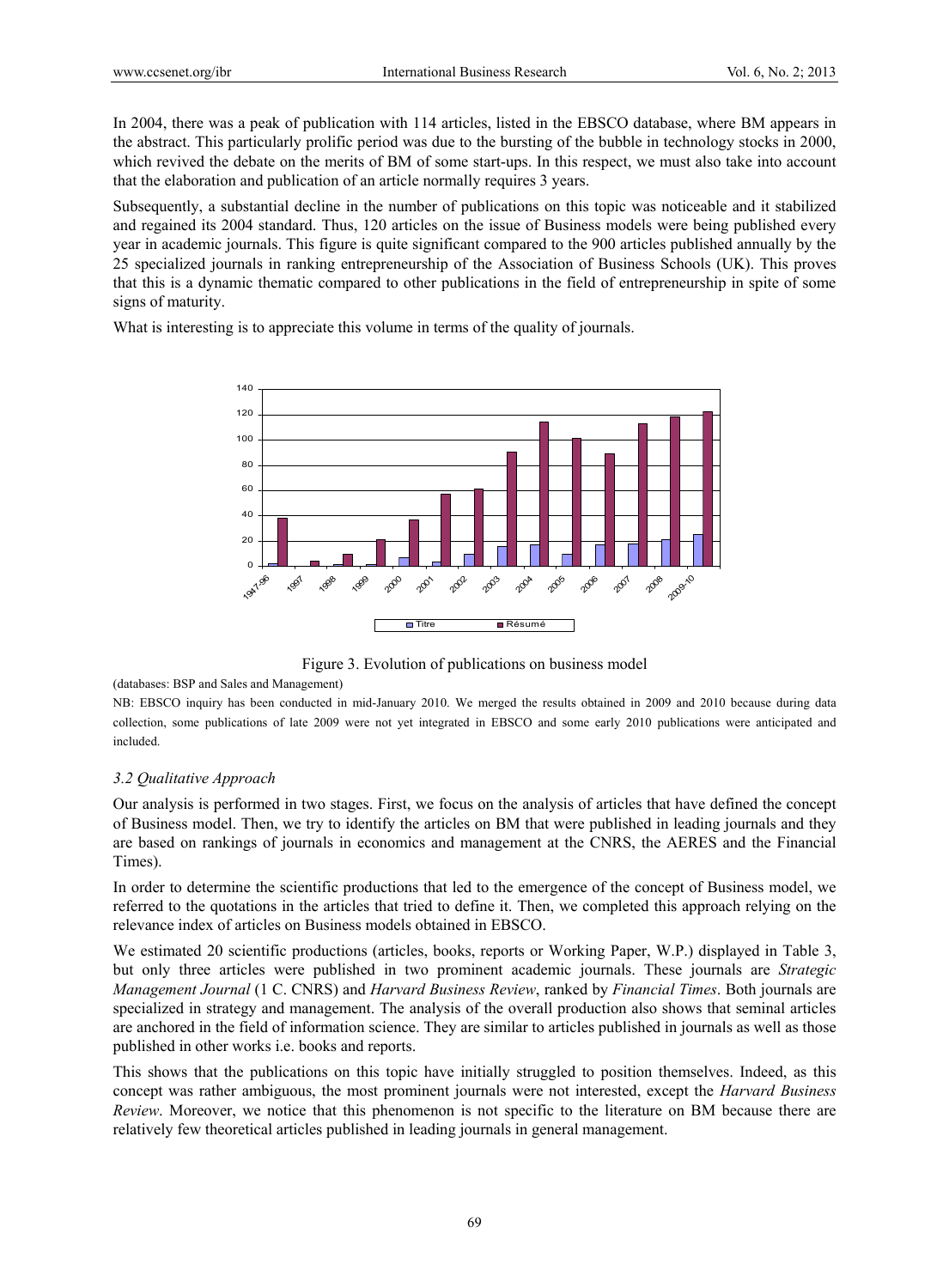| Authors                 | Year | Type        | Ranking        | Definition | Taxonomy    | Componants | Representation<br>tools | Methodological<br>proposition | Measure | Quotations |  |
|-------------------------|------|-------------|----------------|------------|-------------|------------|-------------------------|-------------------------------|---------|------------|--|
| Viscio & Pasternack     | 1996 | Report      | <b>NS</b>      | X          | $\mathbf X$ |            |                         |                               |         |            |  |
| Timmers                 | 1998 | Article     | NC             | X          | X           |            |                         |                               |         | 3          |  |
| Hamel                   | 2000 | <b>Book</b> | <b>NS</b>      |            |             | X          |                         |                               | X       |            |  |
| Linder & Cantrell       | 2000 | Report      | <b>NS</b>      | X          | X           | X          |                         | X                             |         | 2          |  |
| Mahadevan               | 2000 | Article     | NC             |            |             | X          |                         |                               |         | 3          |  |
| Tapscott et al.         | 2000 | <b>Book</b> | <b>NS</b>      | X          | X           |            | X                       | X                             |         |            |  |
| Alt & Zimmeman          | 2001 | Article     | N <sub>C</sub> |            | X           | X          |                         |                               |         | 3          |  |
| Amit & Zott             | 2001 | Article     | $\mathbf{1}$   | X          | X           |            |                         |                               |         | 4          |  |
| Applegate               | 2001 | Wp          | <b>NS</b>      | X          | X           |            |                         |                               |         | 3          |  |
| Gordijn & Akkermans     | 2001 | Article     | NC             |            |             |            | X                       | X                             | X       |            |  |
| Hawkins                 | 2001 | Report      | <b>NS</b>      | X          |             |            |                         |                               |         |            |  |
| Weill & Vitale          | 2001 | Article     | N <sub>C</sub> | X          | X           | X          | X                       |                               |         |            |  |
| Novak & Hoffman         | 2001 | Wp          | <b>NS</b>      | X          | X           |            |                         | $\mathbf X$                   |         | 3          |  |
| Chesbrough & Rosenbloom | 2002 | Article     | NC             | X          |             | X          |                         |                               |         | 3          |  |
| Magretta                | 2002 | Article     | <b>FT</b>      | X          |             | X          |                         |                               |         | 3          |  |
| Rappa                   | 2002 | Report      | <b>NS</b>      | X          | X           |            |                         |                               |         | 4          |  |
| Dubosson-Torbay et al.  | 2002 | Article     | N <sub>C</sub> | X          | X           |            |                         | X                             |         |            |  |
| Afuah & Tucci           | 2001 | <b>Book</b> | <b>NS</b>      | X          |             | X          |                         |                               | X       | 3          |  |
| Morris et al.           | 2005 | Article     | 3              | X          | X           | X          |                         |                               |         | 3          |  |
| Johnson et al.          | 2008 | Article     | FT             |            | X           |            |                         | X                             | X       | 3          |  |

#### Table 3. Evolution of the literature on Business model concept

NB. Table 3 synthesizes articles that have most structured the Business model concept. It stems from Pateli's approach (2002). The first three columns indicate the name, the type of academic production; book, report, or article as well as its CNRS ranking, especially when it is a journal (NS and NC for non significant and non ranked respectively).

The remaining seven columns explain the type of contribution. Column 5 "Definition" indicates whether or not the author is proposing a pertinent and relatively short definition of the concept. Column 6 "Taxonomy" shows whether or not the author provided a BM. Ranking. Column 7 "Componants" specifies if the author makes any efforts to conceptualize elements composing a Business model. Column 8 "Representation tools" reveals whether or not the author offers a group of tools or a graphic illustration so as to better fathom the various dimensions of a BM. Column 9 "Methodological Proposition" shows if the author suggests any methodology or a modelling attempt. Column 10 "Measure" displays whether or not the author has tried to define indicators to measure BM performance. Column 11 "Quotations" reveals a score from 1 to 4 depending on how many times the article has been quoted in other publications.

After the analysis of the core articles in the literature on business models, we extracted some from EBSCO depending on the CNRS, AERES and Financial Times ranking. Analyzing articles published in leading journals in economics and management, let us identify 55 publications ranking A or B.

Regarding the disciplinary scope of these publications, there is a huge diversity, which ascertains that the concept of Business model is transversal, but also hierarchical (Figure 4):

- The disciplinary scope, Management and Strategy prevails with 29% of publications.

- Information Systems (IS), Marketing, Accounting and Finance follow and each one represents over 13% of the overall publications.

- The decision and innovation theory are the last group; each with more than 9% of the publications. For decision theory, publications in Management Science are prevalent, which is a reference in management science.

It is salient to note that these articles deal with the issue of business models without necessarily being central. Publication possibilities on this issue seem limited, particularly when the central objective of research is to identify, classify, model, and apply the concept of Business model.

This literature review brings four points:

- The definition of the term business model is based on the concept of "value proposition" which characterizes innovation "product".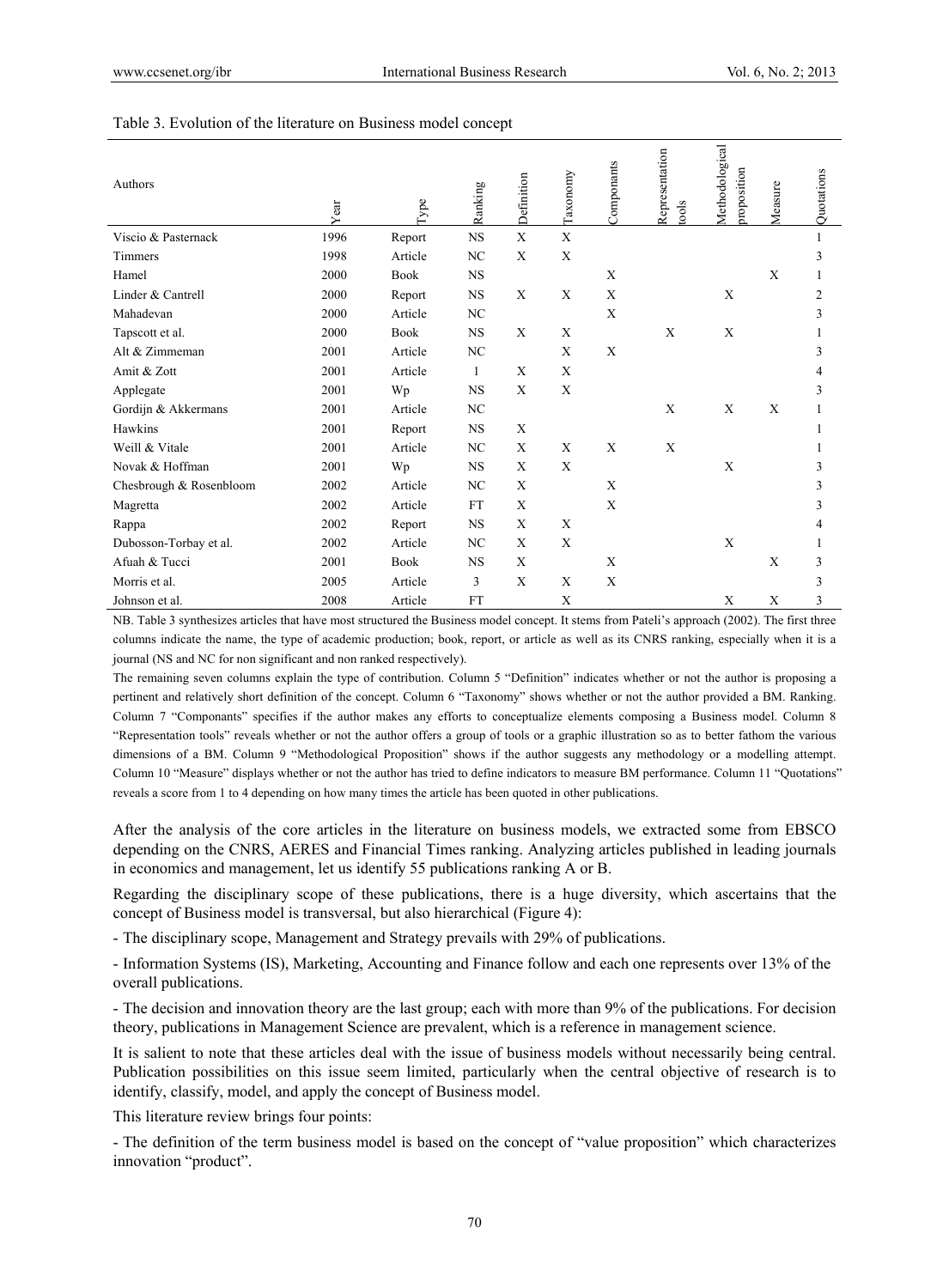- The literature on business models is replete with works. Therefore, it is not at all voids a concept. This literature is now stabilizing and this tends to show a certain degree of maturity of this topic.

- The topic of business model is targeting all disciplines of management science. Being cross-sectional, it also asserts itself through the diversity of journals in which articles on this subject were published.

- Publications in leading journals in economics and management are related peripheral elements of the concept of Business model.



Figure 4. Scope disciplinary articles on business models published in leading journals in economics and management

#### **4. Business Models and Firms' Performance**

The Business model (BM) has a cross-sectional and multi-faceted representation of the company's working and activity. What renders this concept reliable is its ability to provide an overview to the manager. However, the study of business model as an independent variable is uncommon (Malone et al., 2006). This is due both to the difficulty of operationalizing the models and explaining divergences in firms' interaction with the environment. Despite the scarcity of studies on the business model as a predictor of business performance, there is a growing interest in this concept as a result of recent debates on the determinants of firms Performance or "business specifics" (Rumelt, 1991; Bradenburger & Stuart, 1996; Nadler et al., 1997).

The objective is not as much to define what a business model in general is as to focus on what makes the specificity of a particular business model, in order to make use of this concept in explaining firms' performance.

## *4.1 Firms' Performance*

Performance is considered as a perceptible result of the company's strategy. Many researchers have emphasized the existence of several factors in explaining and estimating the firms' performance (Burns & Stalker, 1961; Galbraith, 1977; Nadler & Tushman, 1997; Tosi & Slocum, 1984). These factors are related to both internal and external factors pertaining to the company (Kotey & Meredith, 1997; Pearce & Robinson, 2002). Numerous studies have shown a positive relationship between performance and certain variables such as entrepreneurial choices (Wiklund, 2005; Yusuf, 2002), strategic planning (Fossen et al., 2006) and innovation (Prajogo, 2006; Nilakanta & Subramanian, 1996). While other studies have focused on the business model to show its role in firms' performance (Malone et al., 2006; Zott & Amit, 2007).

However, the findings of these studies strongly rely on the notion of performance used because its perception differs according to the company's stakeholder.

For this reason, many researchers have proposed multidimensional approaches to firms' performance (Lumpkin & Dess, 1996; Venkatraman & Ramanujam, 1986; Walker & Ruekert, 1987; Wiklund & Shepherd, 2005). Particularly, Murphy et al. (1996) suggest that many measures including financial and non-financial objectives should be implemented to better estimate companies' performance. In particular, DeYoung (2005) has developed the profit efficiency model which became very common for comparing traditional activities BM to Internet activities. This method can differentiate the technology-based scale effects and the technology-based experience effects.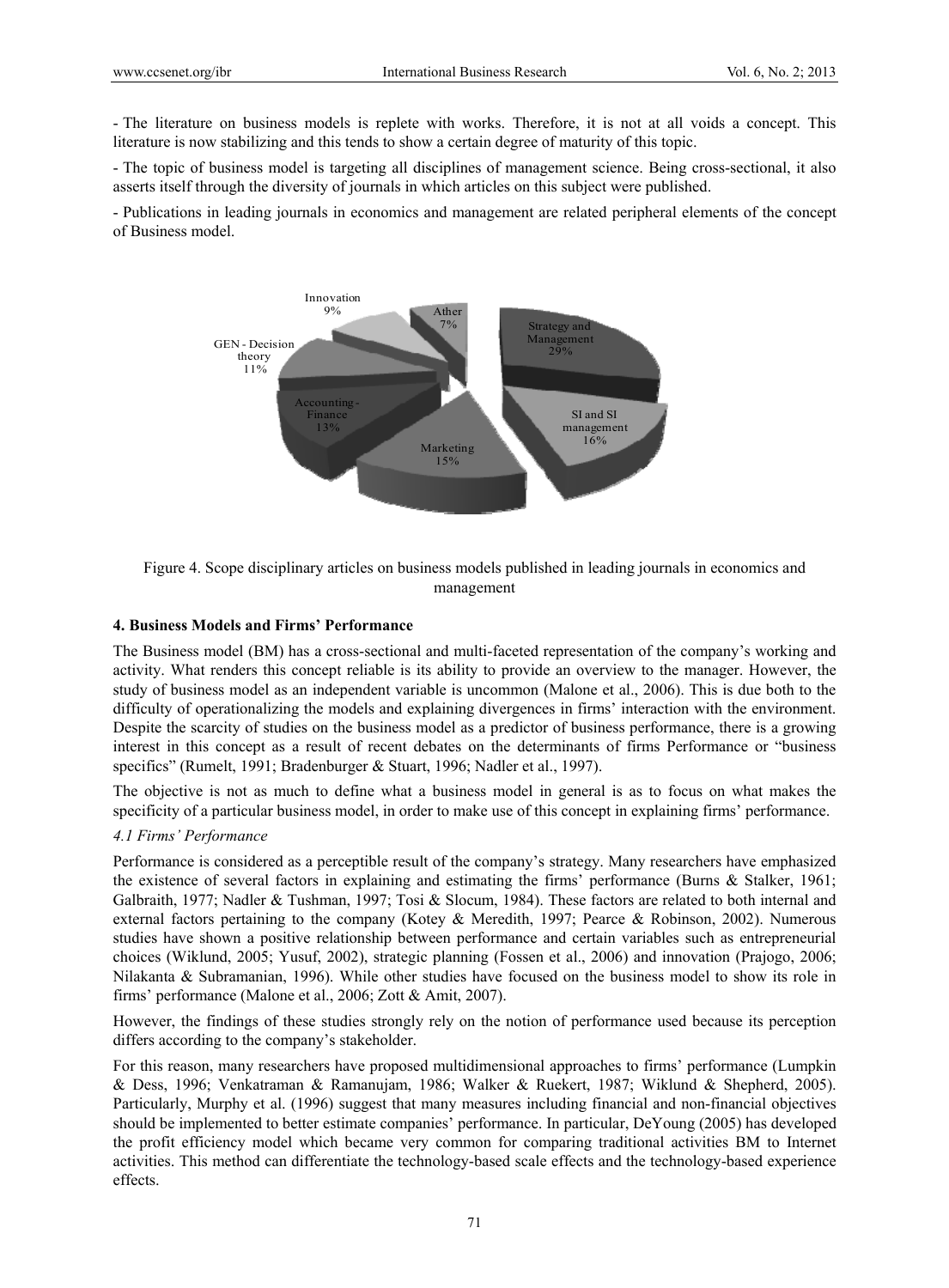In the following part, we will illustrate some studies on BM in order to better understand the success of some firms. Our goal is to show the existence of a positive relationship between BM and business performance.

## *4.2 The Impact of Business Model on Firms' Performance*

Whether from formalized models or not, the first major study on business model as an operation of an asset which determines the performance of the company was conducted by Malone et al. (2006). Their empirical study is based on a business model typology that combines two criteria: the type of asset and the type of ownership held by the firm on that asset when operating it. However, their study lacks a theoretical framework on real resource operation. Indeed, their study considers that each type of asset can be used differently and that this leads to variations in performance, particularly financial performance, in terms of return on assets (ROA).

In a similar way, based on a sample of 202 firms, interviewed between July and November 2009, Aziz and Mahmood (2011) have attempted to explain the performance of manufacturing SMEs in Malaysia through their BM. The main objective of this study was to assess the relationship between the size of the BM (the part of stakeholders, skills, value creation and capture of value) and changes in SMEs performance. These authors suggest that "skill" is the only dimension of the business model that determines SMEs performance and success.

Weill et al. (2006) also considered the assessment of this link out of a typology of BM on a sample of large quoted American companies. This study of the period 1998-2002 is considered as the most important study because the sample of the selected American firms represents 76% of U.S. Gross Domestic Product. The authors have examined a possible relationship between the types of business model and the firms' performance. For this purpose, They have defined "four basic business models based on what asset rights are sold (Creators, Distributors, Landlords and Brokers) and four variations of each Stock based on what type of assets are Involved (Financial, Physical, Intangible, and Human)". They approximate the performance by the following indicators: Operating Income Before Depreciation (OIBD), Market Capitalization (MC) and Operating Income (OI).

Based on multiple regression, they find that the business model can explain firms' performance more effectively than classification by industry (based on a two-digit code). Moreover, they conclude that market sectors classification can lead to a group of several business models in the same segment. They estimate that the segmentation of firms in the sample, according to the type of business model is more accurate because it captures the main activity of the company. In addition, they show that some business models such as "Broker" or "Landlord" are associated with better firms' performance compared to other business model. This is based on estimation through the OIBD indicator.

Weill et al. (2006) also suggest that the BM, based on intangible assets such as financial, human and intangible assets generate higher performance than those based on physical/material assets. These results were obtained through the use of the "MC" and "OI" as a measure of performance. Ultimately, these authors explain the differences in performance between business models as a result of the conceptual differences between the "seller of asset" and "seller of use". In fact, "seller of use" like investors in training and knowledge are more likely to realize significant benefits related to the specific characteristics of their assets. Notwithstanding, the income of "seller of ownership" are more dependent on the availability of capital and skills of production and distribution. However, the authors believe that much of the observed differences in performance are due to market conditions in the years preceding the bubble/crash of 2000, resulting in a bubble in technology stocks that led to a better promotion of intangible assets.

To illustrate the ability of a company to explain a firm's performance, Roux (2011) examines the importance of the specificity of a business model over another model from the business model called " RCOV ", which stands for Resources/Skills, Organization, Value proposition and was developed by Warnier et al. (2006), in the industrial sector. The author applies this model to a case of a heavy industry firm, namely Air Liquide. This company positions itself as a global leader in industrial gases and has a business model which has been recording strong growth for over 30 years. In addition, Air Liquide displays stock market performances which were over the French market index, CAC 40, over the past ten years.

The author observes that within the context of heavy industries, mastering the "resources and skills" component is paramount for the success of the company. The importance of this aspect of the business model stems from the nature of these industry products which have particularly low levels of differentiation and a centralized mode of distribution (raw material market obtained through mining).

We suggest another illustration of the relationship between business model and firms' performance in the context of the comparison between the BM and the e-business model provided in the article written by DeYoung (2001) on banking.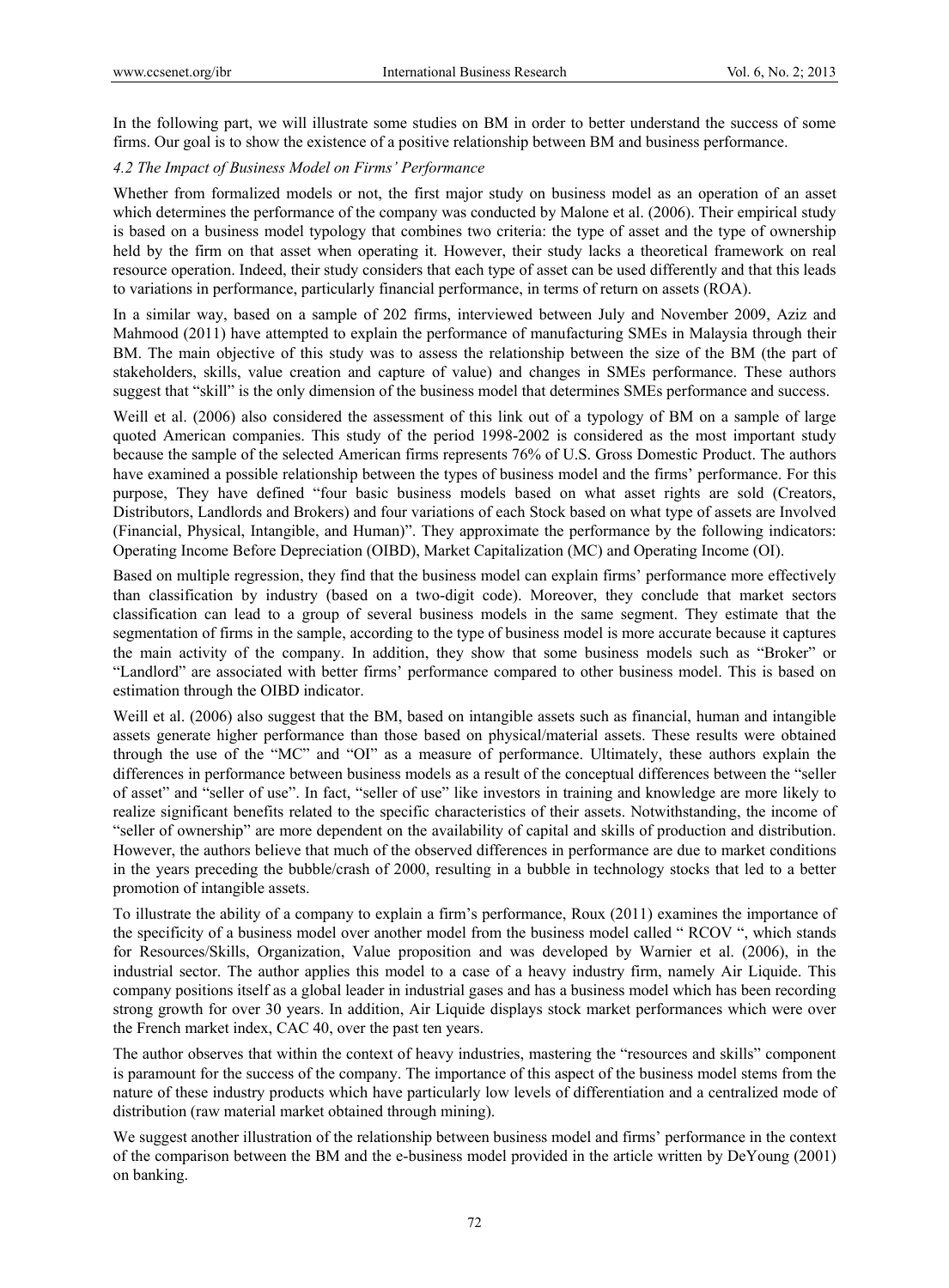Starting from the idea that "experience" may be a determinant of cost reduction and production efficiency, DeYoung (2001) presented an initial comparison of ROA between newly chartered banks (traditional banks newly created) and Internet-primary banks between 1997 and 1999. He notes that Internet-primary banks have a significantly lower ROA than that of newly chartered bank because of the difficult task of generating deposits and higher non- interest expenses. The very strong gap at the beginning, especially during the first three years, diminishes rapidly thanks to the benefits of technological experience. However, the growth rate of Internet-primary banks declines and joins that of the "newly chartered banks". Only the growth rate of deposit-to-asset ratio for the Internet-primary banks remains behind. The maturity effects are similar for both types of banks. Finally, Internet-primary banks, as well as newly chartered banks cannot achieve the same profitability (ROA) as traditional banks before 10 years at least of activity (DeYoung, 2001).

In another study, DeYoung (2005) confirmed these results using the profit efficiency model. He shows that Internet-primary bank startups tend to underperform the bank branching startups in the USA over the period 1997-2001. This tends to undermine the viability of e-BM Internet banking. We conclude that the success of Internet banking is only possible when a sufficient level of economies of scale and efficient management practices including managing costs are attained.

Most recent results achieved by Cyree et al. (2008), who have examined the performance of banks and newly chartered Internet traditional banks from 1996 to 2003, have provided more details on the performance gap, which partially contradicts DeYoung's studies (2001, 2005). Their univariate analysis shows that Internet banks have lower ROA, ROE, loan losses, and net-interest margin, in comparison to newly chartered traditional banks. But they confirm that Internet banks are more profit-efficient than the newly chartered traditional banks.

#### **5. Conclusion**

We have shown in this paper that the concept of business model has been shaped by successive additions and sedimentation through many contributions that helped to clarify its meaning over time. It is not a "hollow" concept, given the significant works in the literature. However, it tends to stabilize, which evidences that it has reached a certain maturity. It also seems important to reaffirm the multidisciplinary and cross-sectional aspect of this concept. The BM is not a new phenomenon, but it is a re-articulation of some earlier concepts, especially in the business strategy.

Previous studies rather sought to define this concept, but recent studies are more interested in understanding what makes the specificity of BM, in order explain the firms' performance. In addition, various illustrations in this section show that the nature of this relationship varies across sectors and in particular, the evolution of a BM into an e-BM does not guarantee higher performance as has been demonstrated by DeYoung (2001, 2005) on Internet banks.

## **References**

Afuah, A., & Tucci, C. (2001). *Internet Business models and Strategies*. Boston: McGraw Hill.

- Alt, R., & Zimmermann, H. (2001). Introduction to Special Section Business models. *Electronic Markets, 11*(1), 3-9.
- Amit, R., & Zott, C. (2001). Value Creation in e-Business. *Strategic Management Journal*, *22*, 493-520. http://dx.doi.org/10.1002/smj.187
- Applegate, L. M. (2001). Emerging e-Business models: Lessons from the Field. *Harvard Business School*, *26*(juillet), 14-23.
- Bradenburger, A. M., & Stuart, H. W. (1996). Value-Based Business Strategy. *Journal of Economics and Management Strategy*.
- Campbell, A. (1998). The Agile Enterprise: Assessing the Technology Management Issues. *International Journal of Technology Management, 15*(1), 82-95. http://dx.doi.org/10.1504/IJTM.1998.002595
- Carrier, C. (2009). L'enseignement de l'entrepreneuriat: au delà des cours magistraux, des études de cas et du plan d'affaires? *Revue de l'Entrepreneuriat*, *8*(2).
- Casadesus-Masanell, R., & Ricart, J. E. (2010). From Strategy to Business models and onto Tactics. *Long Range Planning, 43*, 195-215. http://dx.doi.org/10.1016/j.lrp.2010.01.004
- Catherine, D., Corolleur, F., & Coronini, R. (2002). Les fondateurs des nouvelles entreprises de biotechnologies et leurs modèles d'entreprise. Une approche par les compétences et les ressources illustrées sur le cas français. *Revue Internationale PME, 15*(2).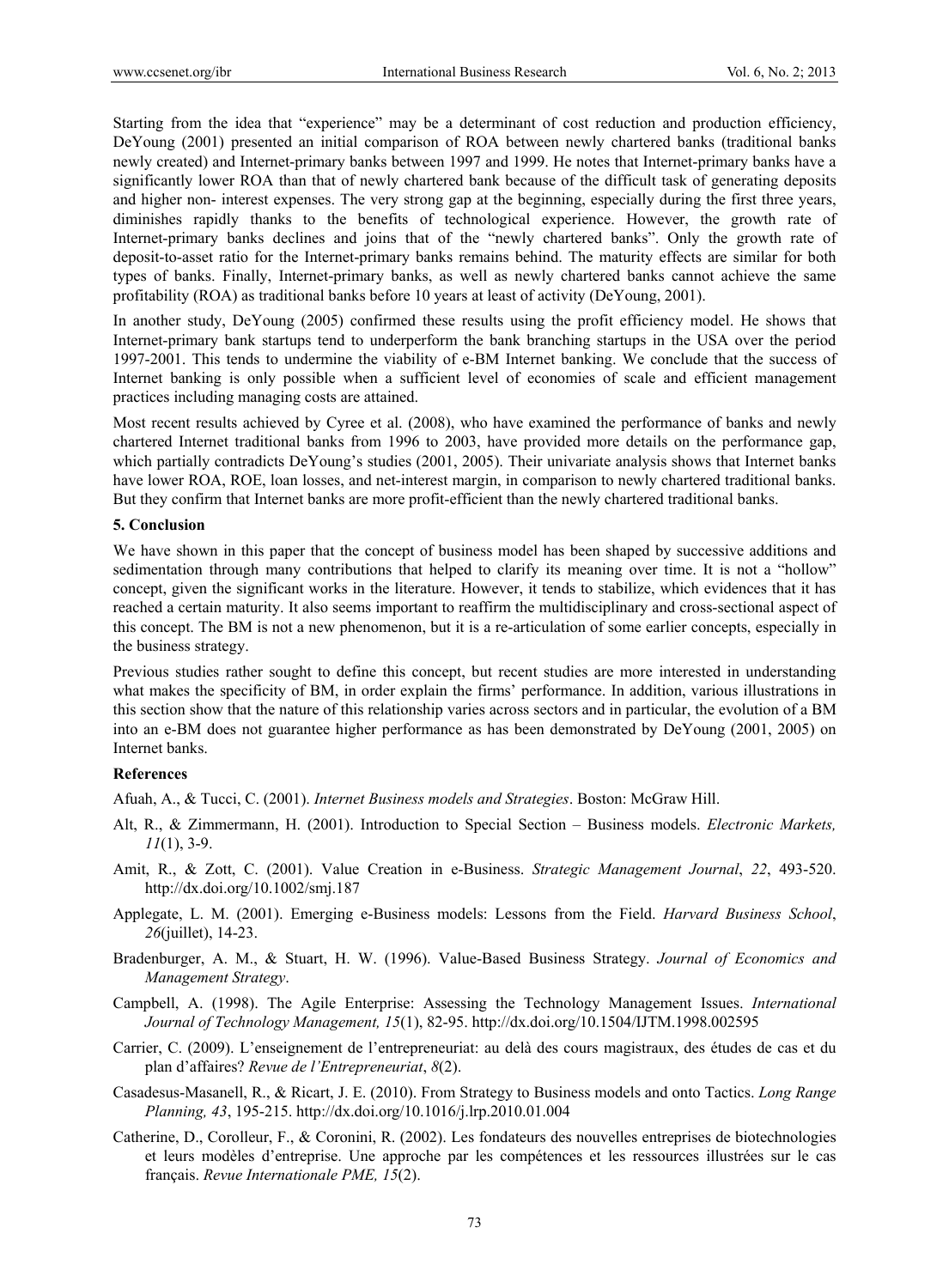- Chesbrough, H., & Rosenbloom, R. S. (2002). The role of the business model in capturing value from innovation: evidence from Xerox Corporation's technology spin-off companies. *Industrial and Corporate Change*, *11*(3), 529-555. http://dx.doi.org/10.1093/icc/11.3.529
- Cyree, K. B., Delcoure, N., & Dickens, R. (2008). An examination of the performance and prospects for the future of internet-primary banks. *Journal of Economics and Finance, June*.
- Demil, B., & Lecocq, X. (2010). Business model Evolution: In Search of Dynamic Consistency. *Long Range Planning, 43*, 227-246. http://dx.doi.org/10.1016/j.lrp.2010.02.004
- DeYoung, R. (2001). The financial progress of pure-play internet banks. *Bank for International Settlements, Monetary and Economic Department, BIS* Papers n°7, 80-86.
- DeYoung, R. (2005). The Performance of Internet-Based Business models: Evidence from the Banking Industry. *Journal of Business*, *78*(3), 893-947. http://dx.doi.org/10.1086/429648
- Dubosson-Torbay, M., Osterwalder, A., & Pigneur, Y. (2002). eBusiness model Design, Classification and Measurements. *Thunderbird International Business Review*, *44*(1), 5-23. http://dx.doi.org/10.1002/tie.1036
- Fisken, J., & Rutherford, J. (2002). Business models and investment trends in the biotechnology industry in Europe. *Journal of Commercial Biotechnology, 8*(3), 191-199.
- Forge, S. (1993). Business models for the Computer Industry for the Next Decade: when will the Fastest Eat the Largest? *Futures*, 923-26. http://dx.doi.org/10.1016/0016-3287(93)90060-7
- Fossen, R. J. S. V., Rothstein, H. R., & Korn, H. J. (2006). Thirty-five years of strategic planning and firm performance research: a meta-analysis. *Paper presented at the Academy of Management.*
- Gagnon, S. (2003). E-business model Innovation and Capability Building. *Discussion Paper No. 2003/40,* World Institute for Development Economics Research, United Nations University, April.
- Galbraith, C., & Schendel, D. (1983). An Empirical Analysis of Strategy Types. *Strategy Management Journal, 4*, 153-173. http://dx.doi.org/10.1002/smj.4250040206
- George, G., & Bock, A. J. (2011). The Business model in Practice and its Implications for Entrepreneurship Research. *Entrepreneurship Theory and Practice*, *35*(1), 83-111. http://dx.doi.org/10.1111/j.1540-6520.2010.00424.x
- Ghosh, S. (1998). Making Business Sense of the Internet. *Harvard Business Review*, March-April, 127-35.
- Gordijn, J., & Akkermans, H. (2001). Designing and Evaluating e-Business models. *IEEE Intelligent Systems*, July-August, 11-18. http://dx.doi.org/10.1109/5254.941353
- Gordijn, J., & Akkermans, H. (2007). Business models for Distributed Energy Resources In a Liberalized Market Environment. *The Electric Power Systems Research Journal*, *77*(9), 1178-1188. http://dx.doi.org/10.1016/j.epsr.2006.08.008
- Hamel, G. (2000). *Leading the revolution*. Boston: Harvard Business School Press.
- Han, D., & Han, J. (2001). Value-based Strategy for Internet Business. *MIT Ecommerce Research Forum*.
- Hawkins, R. (2001). The "Business model" as a Research Problem in Electronic Commerce. *SPRU Science and Technology Policy Research*.
- Jones, G. M. (1960). Educators, Electrons, and Business models: A Problem in Synthesis. *Accounting Review, 35*(4), 19-626.
- Ketchen, D. J., James, B. T., & Snow, C. C. (1993). Configurational Approaches to Organization Organizational Configurations and Performance: A Comparison of Theoretical Approaches (Special Research Forum). *Academy of Management Journal*.
- Kotey, B., & Meredith, G. G. (1997). Relationship among owner/manager personal values business strategies, and enterprise performance. *Journal of Small Business Management*, *37*(2), 37-62.
- Kukalis, S., & Senf, G. A. (1994). Object Oriented Concepts Applied to Strategic Planning. *International Journal of Management*, *11*(2).
- Kuratko, D. F. (2005). Entrepreneurship Education: Development, Trends, and Challenges. *Entrepreneurship Theory and Practice*, *29*(5). http://dx.doi.org/10.1111/j.1540-6520.2005.00099.x
- Linder, J., & Cantrell, S. (2000). Changing Business models: Surveying the Landscape. *Accenture Institute for Strategic Change.*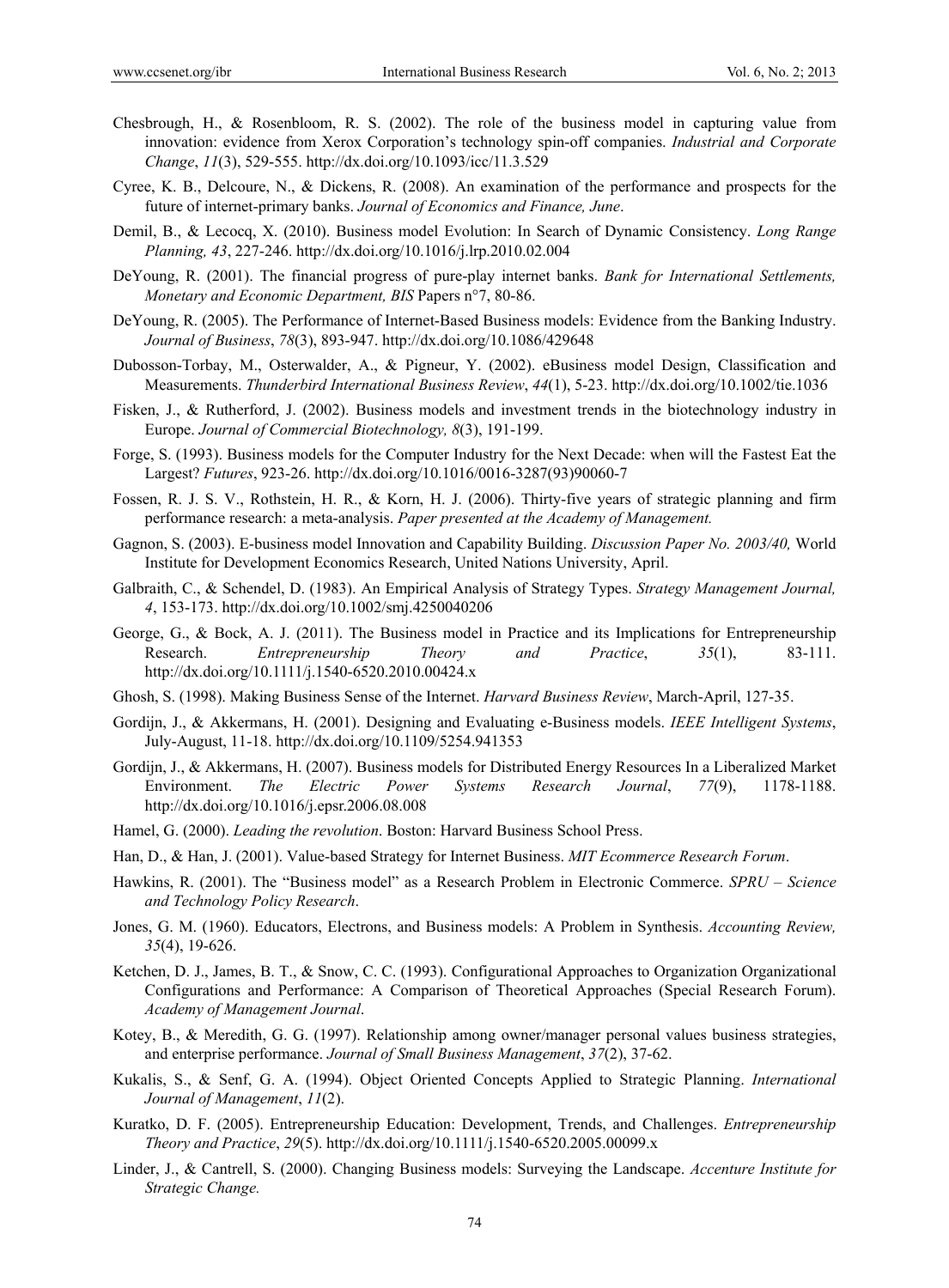- Lippman, S. A., & Rumelt, R. (2003). The Payment Perspective: Micro-Foundations of Resource Analysis. *Strategic Management Journal*. http://dx.doi.org/10.1002/smj.346
- Loilier, T., & Tellier, A. (2001). La configuration des réseaux d'innovation : une approche par la proximité des acteurs. *Revue d'Economie Régionale et Urbaine*, *4*(octobre), 559-580. http://dx.doi.org/10.3917/reru.014.0559
- Lumpkin, G. T., & Dess, G. G. (1996). Clarifying the entrepreneurial orientation construct and linking it to performance. *The Academy of Management Review*, *21*(1), 135-172.
- Magretta, J. (2002). Why Business models Matter. *Harvard Business Review*, May, 86-92.
- Mahadevan, B. (2000). Business models for Internet-based e-Commerce: An anatomy. *California Management Review*, *42*(4), 55-69. http://dx.doi.org/10.2307/41166053
- Malone, T. W., Weill, P., D'Urso, V. T., Herman, G., & Woerner, S. (2006). Do Some Business models Perform Better than Others? *MIT Sloan Research Paper* No. 4615-06, MIT Sloan.
- McQuillan, J. (1996). The Internet Gold Rush. *Business Communications Review*, *10*.
- Morris, M., Schindehutte, M., & Allen, J. (2005). The entrepreneur's business model: Toward a unified perspective. *Journal of Business Research*, *58*(6), 726-735. http://dx.doi.org/10.1016/j.jbusres.2003.11.001
- Nadler, D., Nadler, D. A., & Nadler, B. (1997). *Competing by Design: the Power of Organizational Architecture*.
- Novak, T. P., & Hoffman, D. L. (2001). Profitability on the Web: Business models and Revenue Streams. *eLab Position Paper, Owen Graduate School of Management, Vanderbilt University*, janvier, 9-18.
- O'Brien, J., Sales, R., Schmerken, I., & Tomasula, D. (1996). Web Warriors Redefine the Street. *Wall Street and Technology*, *60*.
- Osterwalder, A., & Pigneur, Y. (2003). *An Ontology for E-Business models*.
- Pateli, A. (2002). A Domain Area Report on Business models. *Athens Universityof Economics and Business*.
- Patterson, S., & Altieri, J. (1993). Business modeling Provides Focus for Upstream Integration. *Oil & Gas Journal*, *43*.
- Pearce, J. A., & Robinson, R. B. (2002). *Strategic management*. Boston: Mc- Graw Hill.
- Penrose, E. T. (1959). *The Theory of the Growth of the Firm*. New York.
- Porter, M. E. (1985). *Competitive advantage: Creating and sustaining superior performance*. New York: Free Press.
- Porter, M. E. (2001). Strategy and the Internet. *Harvard Business Review,* June.
- Potok, T. E., & Vouk, M. A. (1997). The Effects of the Business model on Object Oriented Software Development Productivity. *IBM Systems Journal*, 140-161. http://dx.doi.org/10.1147/sj.361.0140
- Prajogo, D. I. (2006). The relationship between innovation and business performance a comparative study between manufacturing and service firms. *Knowledge Process Management, 13*(3), 218-225. http://dx.doi.org/10.1002/kpm.259
- Rappa, M. (2002). Managing the digital enterprise Business models on the Web. *North Carolina State University.*
- Reader, D., & Watkins, D. (2006). The Social and Collaborative Nature of Entrepreneurship Scholarship: A Co-Citation and Perceptual Analysis. *Entrepreneurship: Theory and Practice*, *30*(3). http://dx.doi.org/10.1111/j.1540-6520.2006.00127.x
- Rédis, J. (2007). Le Business model : notion polymorphe ou concept gigogne? *5ème Congrès de l'Académie de l'entrepreneuriat, Sherbrooke, Québec.*
- Roux, B. (2011). De l'Utilité du Business model en tant que Variable Explicative de la Performance des Firmes. *AIMS 2011 Conference,* Nantes, 7-9 June.
- Rumelt, R. P. (1991). How Much Does Industry Matter? *Strategic Management Journal, 12*(3), 167-185. http://dx.doi.org/10.1002/smj.4250120302
- Shane, S., & Venktaraman, S. (2000). The Promise of Entrepreneurship as a Field of Research. *The Academy of Management Review*, *25*(1).